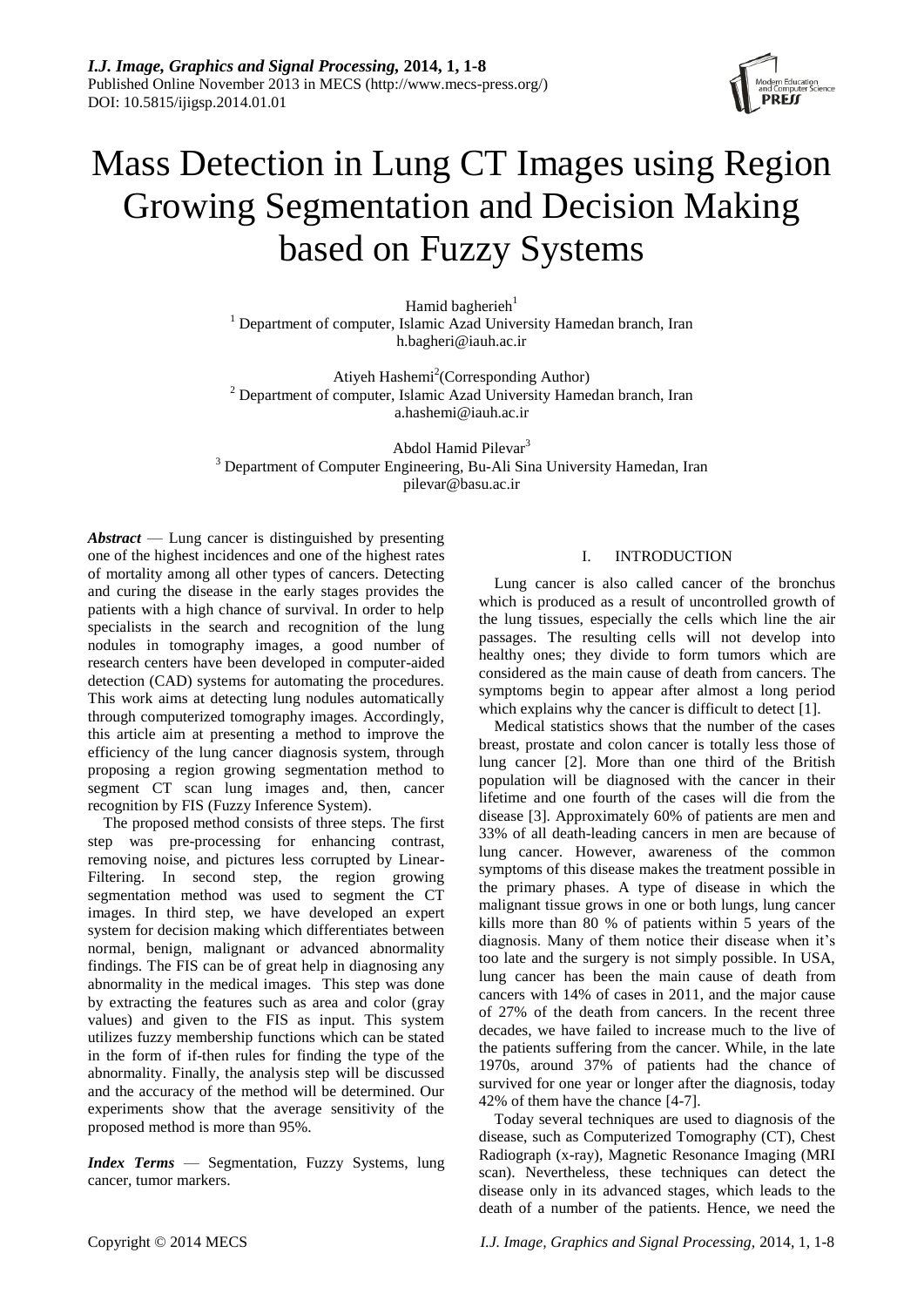technique to diagnose in its early stages [\[1\]](#page-5-0). This will certainly enhance the speed and the quality of the diagnosis. Different software for representing and processing have been designed, such as 3D-Doctor, workstation, analyze, vitrea2-fusion7D, 3dviewnix, 3D slicer and Julius. Some of these software tools as image viewers support some visual formats like Dicom and analyze. Some of other tools provide features such as processing and visualization for instant registration, noise suppression, analyzing images for diagnosis purposes, applying conventional segmentation methods and representing 2D and 3D data using regular visualization methods. One of the most important feature of medical images is their quick and easy use of data [\[8\]](#page-6-2).

Currently, the most effective image for early detection of lung cancers is CT, which is regarded as a more reliable tool. In this study, we have developed a tool for diagnosing the disease which works with fuzzy rules.

The first step of proposed method is Pre-Processing. In the field, image enhancement includes contrast and intensity manipulation, noise removal, filtering and etc. In this paper, Linear-Filtering technique is used for enhancement of the input image. The second step is image segmentation, which refers to the partitioning a digital image into different segments. In this work, we use image segmentation based on region growing techniques. The third step is decision making based on FIS, which plays a crucial role in providing medical assistance to the radiologist in diagnosing the abnormality in the medical images [\[9\]](#page-6-3).

In this study, a new decision support system for lung cancer diagnosis is developed and assessed. A fuzzy set technique is used to determine the type of the mass diagnosed in the preview step. This system uses a rule base derived from knowledge of an expert, which is basically a set of statements or facts used for decision making[\[10\]](#page-6-4).

Rest of the article is organized as follows: In section 2 the previous works are listed. In section 3.1, Preprocessing technique is presented. In section 3.2, image segmentation technique is introduced. Section 3.3, deals with decision making based on a fuzzy system. In section 4, the conclusion and the prospects are discussed and the accuracy of the method is determined, then, the future works are listed.

## II. PREVIOUS WORKS

In a recent study, three tracking algorithms are given to find the best path between the nodes of the graph and a comparison is made with others. The study concludes that the method based on the Minimum Cost Path (MCP) method is the best and creates the most optimal route [\[4\]](#page-6-1). Despite the great need for such a technique to evaluate large 3D datasets, unfortunately little study has been done in this area. Another study has been done to segment the wire frame of the stent in 2D slices [\[11\]](#page-6-5). In another study the stent's frame is found by means of a statistical model. The researcher report that the threshold at 2000 Hounsfield units is appropriate to obtain a graph consisting of points related to the stent. Unfortunately, due to difference in the applied doses or the stent frame materials, our data had a lot of noise. In this regard, further studies have been carried out to segment blood vessels in 3D, which have similarities in common with the wire of the frame of the stent. These investigations may be importance to our study (see Lesage [\[6-8\]](#page-6-6)). The two-step approach is one such method [\[12-15\]](#page-6-7), segment the vessel by a vessel measure [\[16\]](#page-6-8) and then centerline extraction. Methods which fit a number of ellipsoids or spheres to the vessel, and methods which segment the contour in slices perpendicular to the vessel centerline suppose a solid vessel with a diameter of several vertices. Due to the small diameter of the stent's wire  $(1-3)$ vertices) and its sharp corners, these methods are also inappropriate. Region growing methods have problems with leaks and gaps and need to be followed by a second stage to find the geometry from the segmented vertices. Another study focuses on two types of stent grafts commonly used in our work to treat patients with AAA made of nitinol and stainless steel, respectively. This article uses endovascular aortic replacement (EVAR) and stent grafts [\[8\]](#page-6-2). In another study a complete system for computer-aided detection of GGNs is presented consisting of initial segmentation steps, candidate detection, feature extraction and a two-stage classification process. A rich set of intensity, shape and context features is constructed to describe the appearance of GGN candidates and apply a two-stage classification approach using a linear discriminate classifier and a gentle boost classifier to classify candidate regions efficiently [\[17\]](#page-6-9). Another article a computer-aided detection (CAD) system has been developed for identification of small pulmonary nodules in low-dose and thin-slice CT scans. And the FROC curve obtained on this data set exhibits high sensitivity to lung nodules (80-85% range) at an acceptable level of false positive findings as for each patient [\[18\]](#page-6-10). This study analyzes four geo-statistical functions- semivariogram, semimadogram, covariogram, and correlogram. The aim was to characterize lung nodules as malignant or benign in computerized tomography images. Stepwise discriminant analysis was applied to see which measures could distinguish the benign and malignant nodules. ROC curve was presented for evaluating the results with an accuracy between good and excellent [\[19\]](#page-6-11). In this study a computer assisted automatic diagnostic system was used for lung cancer. The system consists of two steps: analytic and diagnostic. In the analysis step, it extracts the lung and the blood vessel regions by the fuzzy clustering algorithms, analyzes the features of these. In the diagnosis step, the system defines diagnostic rules using the extracted features which support the determination of the nodule locations [\[20\]](#page-6-12). Another study tries to enhance the efficiency of the lung cancer diagnosis system by proposing the segmentation of the abnormal lung nodules, and this is carried out by region based segmentation and cancer identification using FIS. The accuracy of this proposed system is estimated 92.3% [\[9\]](#page-6-3). Another study applied the same method and arrived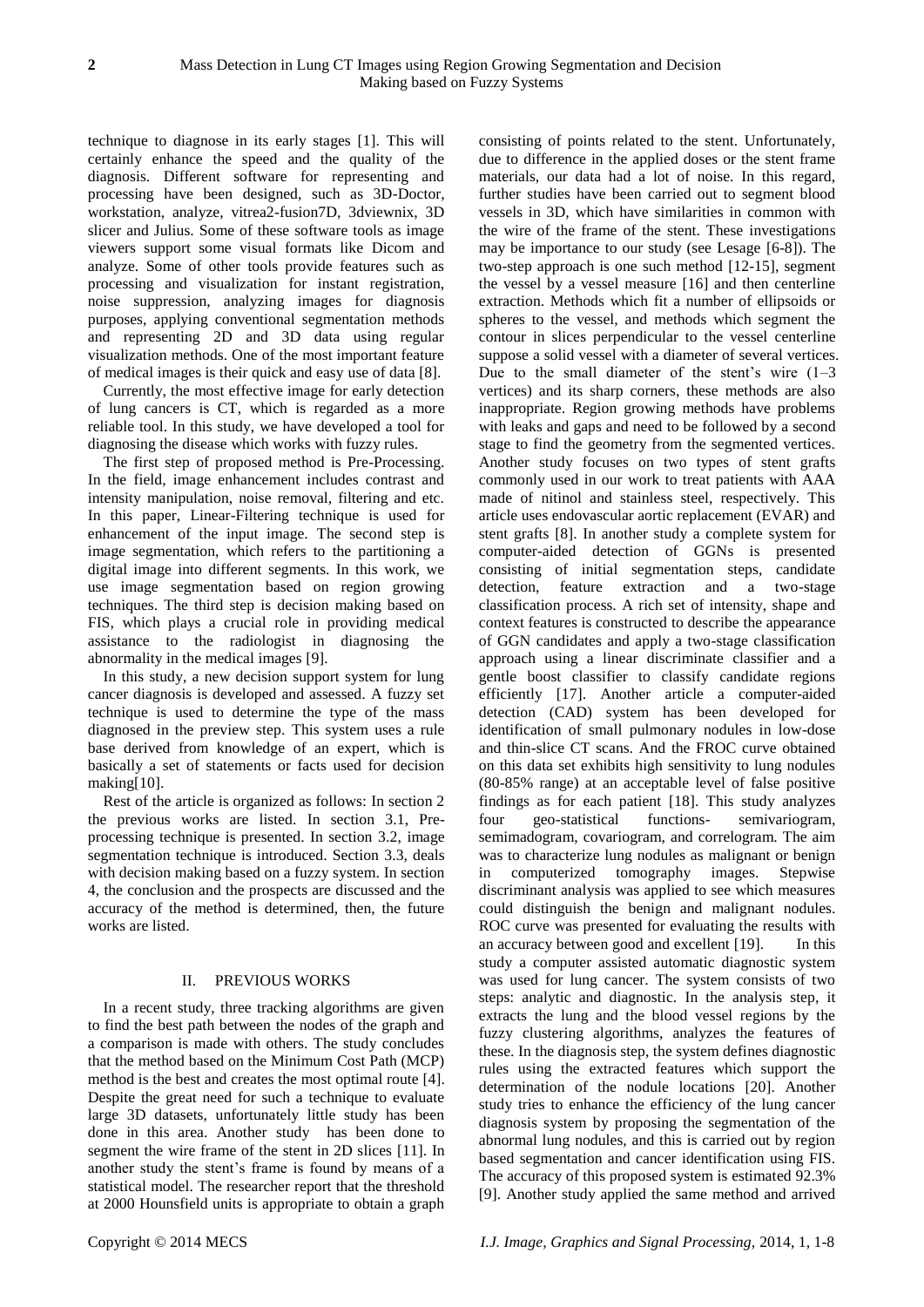at an accuracy of 90% [\[21\]](#page-6-13). In the first step, the input image was preprocessed and the cancerous nodule areas were segmented and in the second step, involved the diagnosis of the nodal points based on the fuzzy system. Another researcher [\[1\]](#page-5-0) presented two segmentation methods, FCM (Fuzzy C-Mean) and HNN (Hopfield Neural Network clustering algorithm. These two methods are designed to classify the image of X pixels among Y classes. The results showed that the HNN segmentation results are more reliable than FCM clustering. Another researcher [\[3\]](#page-6-0) is formed FCM as one of the most applicable fuzzy clustering algorithms. Nevertheless, this paper mentions two limitations with the methods: a predefined number of clusters which have to be given in advance and the FCM property which can be get stuck in sub-optimal solutions. Another researcher [\[22\]](#page-6-14) attempt to evaluate the diagnostic power of a fuzzy classifier and a marker panel for the detection of lung cancers in comparison to asbestosis patients at high-risk of developing lung cancer. Finally the positive predictive value was 77.7%, and the negative predictive value amounted to 94.8%. Conclusion: With the fuzzy classifier and a marker panel, a reliable diagnostic tool for the detection of lung cancers in a high risk population is available. Another article [\[23\]](#page-6-15) presents a geneticsbased machine learning approach that performs feature extraction on data from a lab to help increase the classification performance of an existing classifier. The classifier was built using the data from a different laboratory which uses the same protocols, while learning about the shape of the fractures between data that motivate the bad behaviors.

#### III. THE PROPOSED METHOD

The main purpose of the suggested model is to diagnose the lung cancer diseases trough image segmentation and decision making by using Fuzzy Inference System (FIS) or fuzzy rules. The methodology proposed for lung nodule detection consists of the acquisition of computerized tomography images of the lung.

The method starts with pre-processing the image to enhance contrast and remove noise in order to make the image suitable for further processing. Linear filtering was used to remove the noise, in this study.

After pre-processing the process of image segmentation was accomplished. The process of segmentation of the lung images is also a result of the region growing algorithm.

Next, decision making was done by using FIS to classify tumors (abnormal areas) as normal, benign, malignant or advanced. Figureure1 shows the steps involved in the diagnostic process.



Figure 1. The diagram of the method

This method has been applied on a variety of provided images from Mahdieh MRI center in Hamedan (Iran), which four samples of them are shown in Figure 2.



Figure 2. Samples of MRI images and the mass in the lung

#### *A. Pre-Processing*

The images were pre-processed to adjust the colors for better segmentation. Pre-processing deals with techniques for increasing contrast and removing undesirable noises [\[21\]](#page-6-13). Filtering is a neighborhood operation, in which the value of any given pixel in the output image is determined by applying some algorithm to the values of the pixels in the neighborhood of the corresponding input pixel. In this article Linear-Filtering technique is used for enhancement of the input CT images.

Linear filtering is a type of filtering in which the value of the output pixel is a linear combination of the values of the pixels in the input pixel's neighborhood.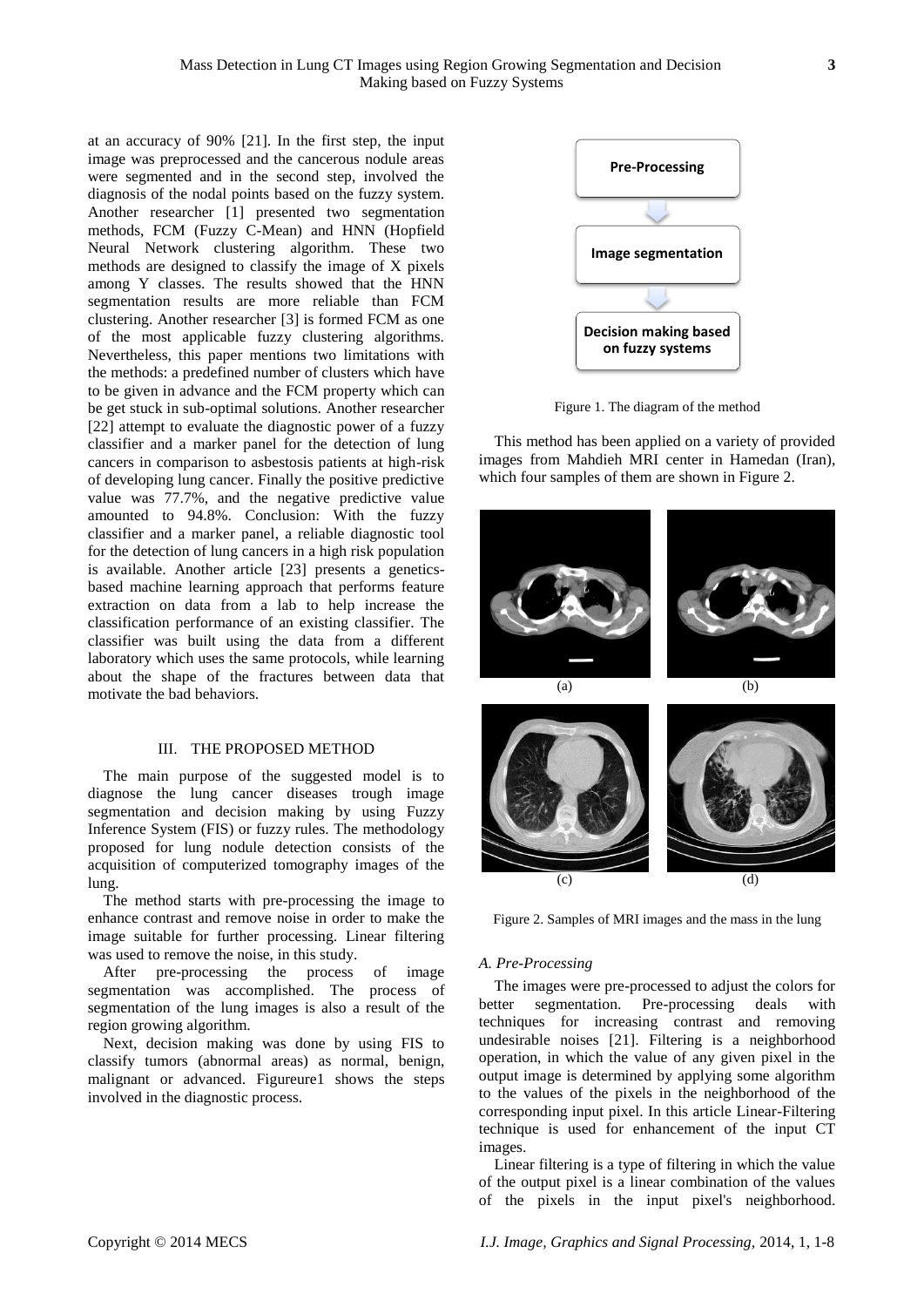So that,  $B = Linear-Filtering (A, H) filters the$ multidimensional array A with the multidimensional filter H. The array A can be a member of any class or dimension and can also be logical or an array of any non sparse numeric type. The result B is the same as A in terms of size and class. After preprocessing, the image segmentation is done by using region growing segmentation.

#### *B. Image segmentation*

Segmentation refers to the process of partitioning a digital image into different classes. based on the application, different methods have been used for image segmentation, such as edge detection, histogram threshold, ANN, stochastic models, region growing and clustering techniques [\[10\]](#page-6-4). In medical imaging, segmentation has a major role, since it helps in the delineation of anatomical structures. A region growing based approach is utilized in segmentation process in the existing works. Region Growing is an approach in which pixels neighbors are examined and added to a region class as long as no edges are found between them [\[21\]](#page-6-13). We start with segmentation by finding boundaries through finding coherent regions.

This approach has certain merits over boundary based methods [\[24\]](#page-6-16):

- It is guaranteed to produce coherent regions. Linking edges and gaps produced by missing edge pixels, and the like, are not an important issue.
- It works from the inside to the outside. Notice that, selecting of the initial point is important. However, it also has disadvantages.
- Choosing region membership is more difficult than applying edge detectors.
- It can't search objects that span different disconnected regions.

We start with a pixel p and want to expand from that pixel to fill a coherent region. Let's define a certain measure D(i, j) which it produces a high result, if pixels x and y are similar and a low one otherwise. First, consider a pixel m adjacent to pixel n. We can add pixel m to the region of pixel n, if  $D(n, m) < T$  for some threshold T. We can also proceed to the other neighbors of n. Suppose that  $D(n, m) < T$ , and we can added pixel m to the region of pixel n. We can now also consider the neighbors of m and add them again if they are similar.

## 1. The proposed algorithm

The learning algorithm of the proposed algorithm consists of 7 phases:

- Phases 1: In the region growing segmentation, the first aim is to determine the initial seed points and threshold value.
- Phases 2: The size of the image is calculated for checking the condition of the loop.
- Phases 3: Compare the first initial seed point with neighboring pixels according to threshold value.
- Phases 4: We can add neighboring pixels to the region, if these are similar to seed point. For

example, we can add pixel q to the region of pixel p, if (p-q) < T for some threshold T.

- Phases 5: Region growing should stop when no more pixels are found to meet the criteria for inclusion in that region. Then, another seed point is selected that does not belong to any other region.
- Phases 6: This process is continued until all pixels (equal to the size of the image) belong to one region.
- Phases 7: Finally, the area of the regions is calculated.Indeed, segmentation is a process that partitions an image like R into 'n' sub regions, like R1, R2, and R3, …, Rn, such that:

$$
\bigcup_{i=1}^{n} R_{i} = R
$$
 (1)

$$
R_i \bigcap R_j = \emptyset \text{ for all } I \text{ and } j, i \neq j
$$
 (2)

The first condition indicates that the segmentation is completed, that occurs when each pixel belongs to a region. The second condition indicates that the region must be disjoint. The presented region growing segmentation algorithm is applied for four different lung images and the outcome results are displayed in Figure 3.



Figure 3. The results of the region growing segmentation algorithm

## *C. Decision making based on fuzzy systems*

Clustering is the process of dividing the data into sub classes. Different kinds of clustering algorithms have been developed in the literature. Fuzzy Clustering has been utilized in various fields such as pattern recognition and Fuzzy identification.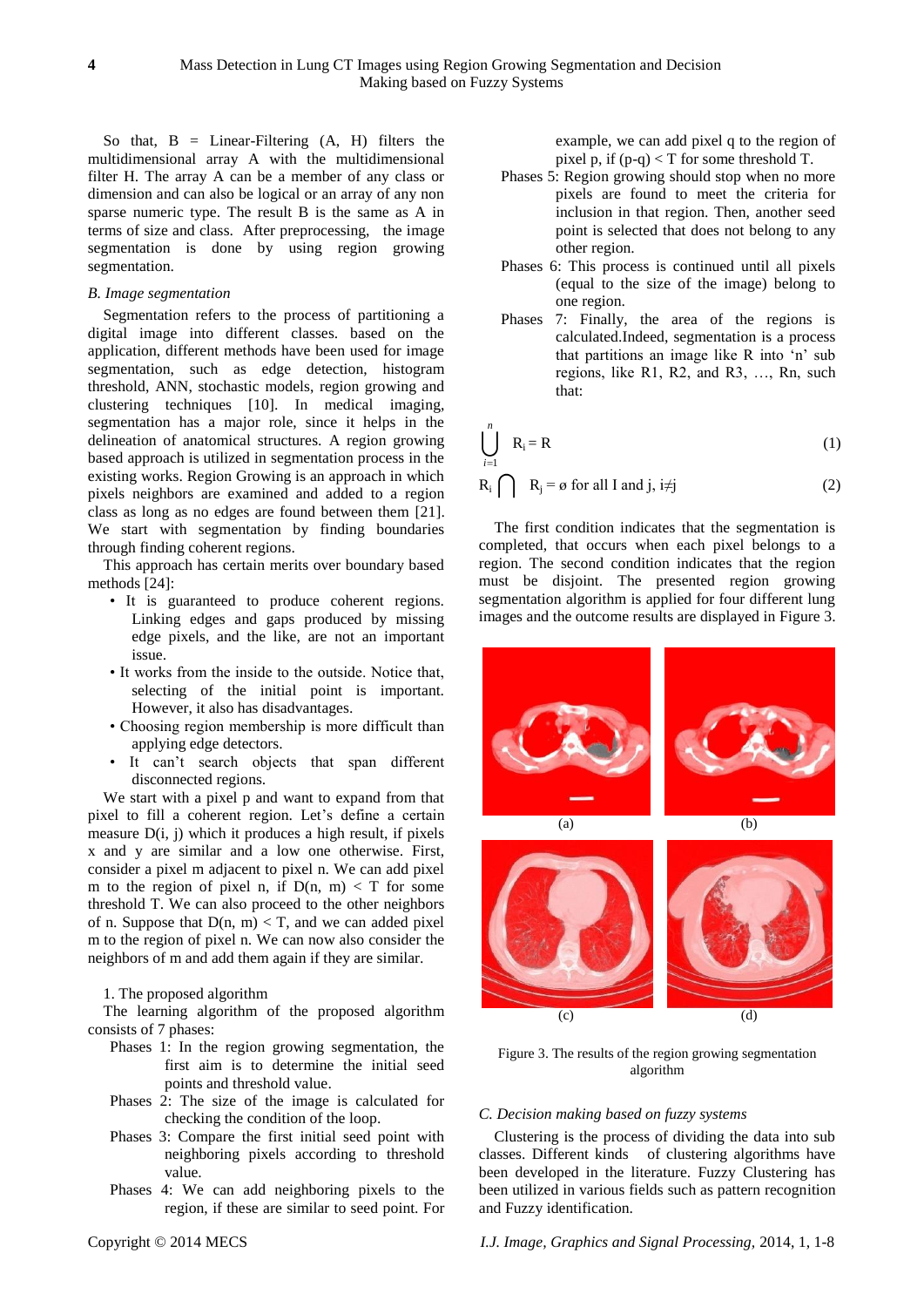Diagnosis plays a major role in medical care. The aim of this step is to determine the diagnostic power of a fuzzy classifier and a marker panel for detecting lung cancers in comparison to asbestosis patients at high-risk of developing lung cancer [\[22\]](#page-6-14).

A FIS is regarded as a method of mapping an input space to an output one with the aid of fuzzy logic (by IF-THEN rules). FIS can be designed by using different architectures to enhance the performance of the system. Three points must be considered: finding the optimal number of the rules, selecting the appropriate membership functions, and tuning of both [\[25\]](#page-6-17).

Figureure 4 illustrates the architecture of our designed FIS. This Fuzzy system has two inputs of 'color' and 'area', and one output of 'diagnoses.



Figure 4. The architecture of Fuzzy system

In this article, an expert system has been developed which works with fuzzy rules. An expert system is a system which simulates the knowledge of a human expert. An expert system:

- Works with a large database of knowledge.
- Allows the database to be accessed.
- Has a set of rules and, with its inference engine, makes deductions [\[26\]](#page-6-18).

For example, in this research, expert systems are being used for lung cancer diagnosis. The details of the image such as color and area are input, and the output of the system is the diagnostic type of the tumor, like Normal, Benign, Malignant or Advanced.

The system cannot to get facts wrong or forget. The computer can have access to the expertise that a doctor may not possess or may be wrong.

As is shown in Figure 4, the fuzzy system has three layers. The first layer displays the input variables. The second displays fuzzy rules and the third displays the output variables. Hence, Fuzzy inference system is used to recognize the nodule based on fuzzy membership functions, the input and output. This Fuzzy system (in our article) has two inputs, 'color', and 'area' with one output, 'diagnosis', and the rule base containing four fuzzy if-then rules.

As is shown in Figure 5, the range of the 'color' is taken from 1 to 255 which are separated into two sections, 'low' and 'high' that are in the form of triangle and trapeziums. So, the range of the 'area' is taken from 1 to 5000 that are also separated into two sections, 'low' and 'high', in the form of trapeziums. the range of the output 'diagnosis' is taken from 1 to 2 that are again separated into four sections 'None' , 'Benign', 'Malignant' and 'Advanced', in the form of triangle, as shown in Figure 6.

One of the most important problems in fuzzy clustering algorithms is how to design membership functions. According to research done, one comes across with some the membership functions (IF-THEN rules) that are used to detect the lung nodules are shown in Figure 7 and the rule viewer in Figure 8.

The rule viewer (Figure 8) shows that the given CT scan image is of the malignant type, because the output is 1.75, which is in the range of 1.5 to 2. The area input of fuzzy inference system is 2800 (high) and the color (grey value) is 127.5 (low), hence, the output is of malignant type.



Figure 5. The input 'color'



Figure 6. The output 'diagnoses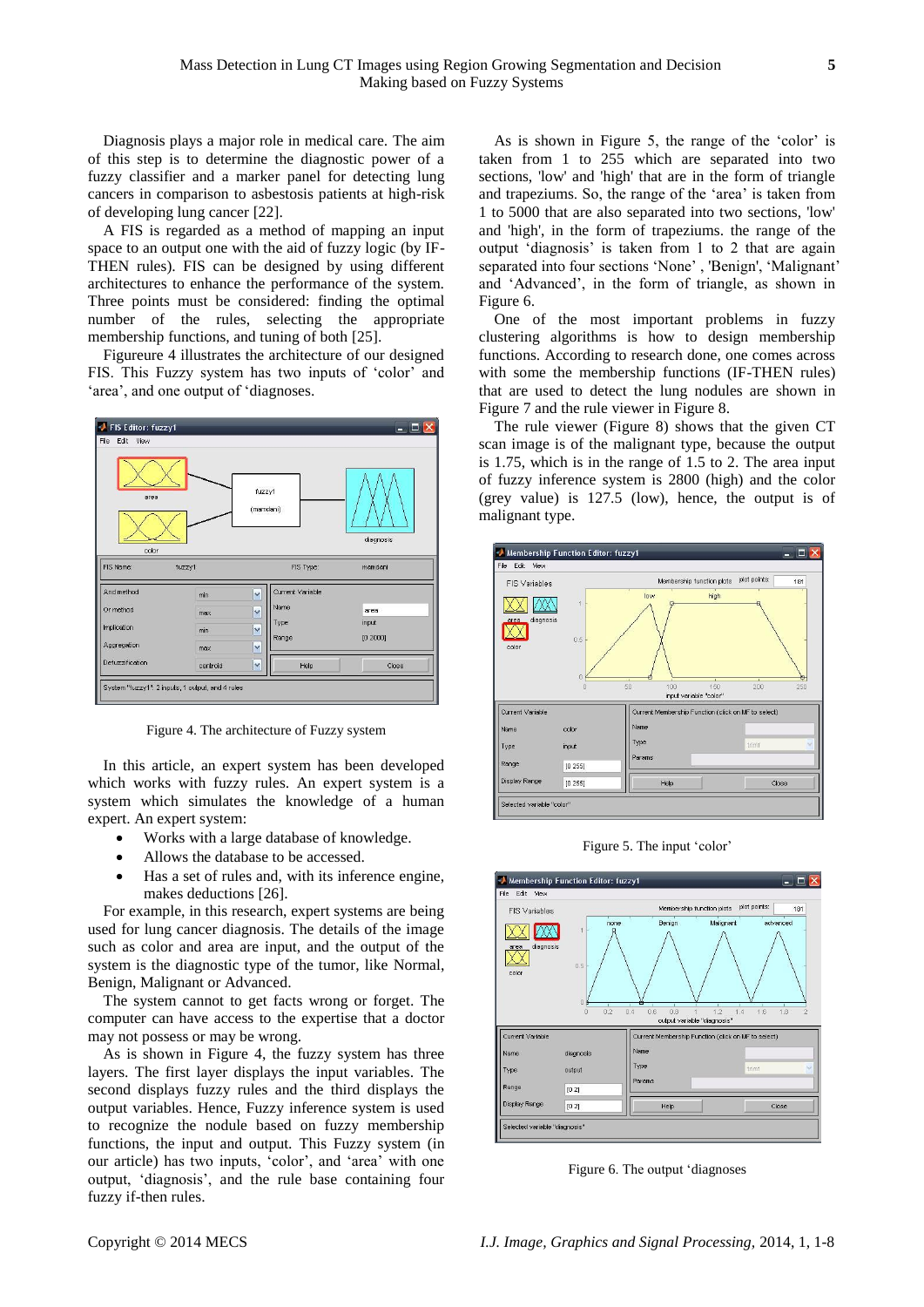| Rule Editor: fuzzy1<br>œ۱                                                    |                                                                                                                                                                                                                                                                                                         |                                                                                    |  |  |  |  |
|------------------------------------------------------------------------------|---------------------------------------------------------------------------------------------------------------------------------------------------------------------------------------------------------------------------------------------------------------------------------------------------------|------------------------------------------------------------------------------------|--|--|--|--|
| File<br>Edit<br>View                                                         | Options                                                                                                                                                                                                                                                                                                 |                                                                                    |  |  |  |  |
|                                                                              | 1. If (area is low) and (color is low) then (diagnosis is none) (1)<br>2. If (area is low) and (color is high) then (diagnosis is Benign) (1)<br>3. If (area is high) and (color is low) then (diagnosis is Malignant) (1)<br>4. If (area is high) and (color is high) then (diagnosis is advanced) (1) | A                                                                                  |  |  |  |  |
| If<br>area is<br>$\left  \boldsymbol{\wedge} \right $<br>low<br>high<br>none | and<br>color is<br>low<br>$\blacktriangle$<br>high<br>none                                                                                                                                                                                                                                              | v<br>Then<br>diagnosis is<br>Inone<br>∧<br>Malignant<br>advanced<br>Benian<br>none |  |  |  |  |
| v<br>not                                                                     | $\checkmark$<br>not                                                                                                                                                                                                                                                                                     | v<br>$\Box$ not                                                                    |  |  |  |  |
| <b>Connection</b><br>or<br>- 1<br>$\odot$ and                                | Weight:<br>Change rule<br>Delete rule<br>Add rule<br>$\mathbf{1}$                                                                                                                                                                                                                                       | <b>RR</b>                                                                          |  |  |  |  |
| FIS Name: fuzzy1                                                             | Help                                                                                                                                                                                                                                                                                                    | Close                                                                              |  |  |  |  |

Figure 7. The membership function (IF-THEN rule)



Figure 8. The rule viewer

#### IV. CONCLUSIONS AND PROSPECTS

In this section, we present the results obtained from our proposed method. To prepare the image for segmentation, pre-processing was carried out by contrast enhancement and linear filtering. Linear-filtering was used for noise removal. After preprocessing of the image, image segmentation was done by using region growing segmentation for detection of lung cancer (abnormal area in images). The method was employed to segment an image into different regions, using a set of seeds. The results of segmentation are shown in Figure 5. As we know, Diagnosis plays a major role in medical care. Also differentiating between normal, benign, malignant and advanced abnormality is difficult.

The aim of this work is to minimize the human errors in catching and interpreting points that may be neglected by the radiologist. The FIS technology was utilized for this purposed. This step was done by extracting the features such as area and color (gray values) and was given as the input to the FIS. The Fuzzy system employs fuzzy membership functions that may be expressed in the form if-then rules to find the type of the abnormality.

This method is applied to 21-tumor contained 250 CT slices from 21 lung tumor patients.

The experimental results for 4-tumor images are shown in Table 1. The accuracy of the proposed system in calculation of the masse area was more than 95%, which means that the proposed method is efficient and can help the radiologists to increase their diagnostic confidence.

In the future, we are trying to offer the more accurate method for image segmentation. Also we can focus on the appropriate filtering method and better membership functions in FIS.

| Image | Segmented<br>image | area | gray<br>level | Decision            | Error<br>(% )  |
|-------|--------------------|------|---------------|---------------------|----------------|
|       |                    | 4600 | 135           | 1.75<br>(Advanced)  | 11             |
|       |                    | 4200 | 85            | 1.47<br>(Malignant) | 9              |
|       |                    | 986  | 70            | 0.25<br>(None)      | 8              |
|       |                    | 2031 | 120           | 0.75<br>(Benign)    | $\overline{7}$ |

TABLE I. The result of the proposed method

#### ACKNOWLEDGMENT

This article is the result of a research project entitled "Mass detection in lung CT images using region growing segmentation and decision making based on Fuzzy Inference System and artificial neural network" which was supported by the Islamic Azad University of Hamedan branch (Iran). We thank from responsible of related university that have the necessary cooperation.

## REFERENCES

- <span id="page-5-0"></span>[1] F. Taher, N. Werghi, H. Al-Ahmad, and R. Sammouda, "Lung Cancer Detection by Using Artificial Neural Network and Fuzzy Clustering Methods," American Journal of Biomedical Engineering, vol. 2, pp. 136-142, 2012.
- <span id="page-5-1"></span>[2] G. DeNunzio, A.Massafra, R.Cataldo, I.DeMitri, M.Peccarisi, M.E.Fantacci, G.Gargano, and L. e, "Approaches tojuxta-pleural nodule detection in CT images within the MAGIC-5 Collaboration,"

Copyright © 2014 MECS *I.J. Image, Graphics and Signal Processing,* 2014, 1, 1-8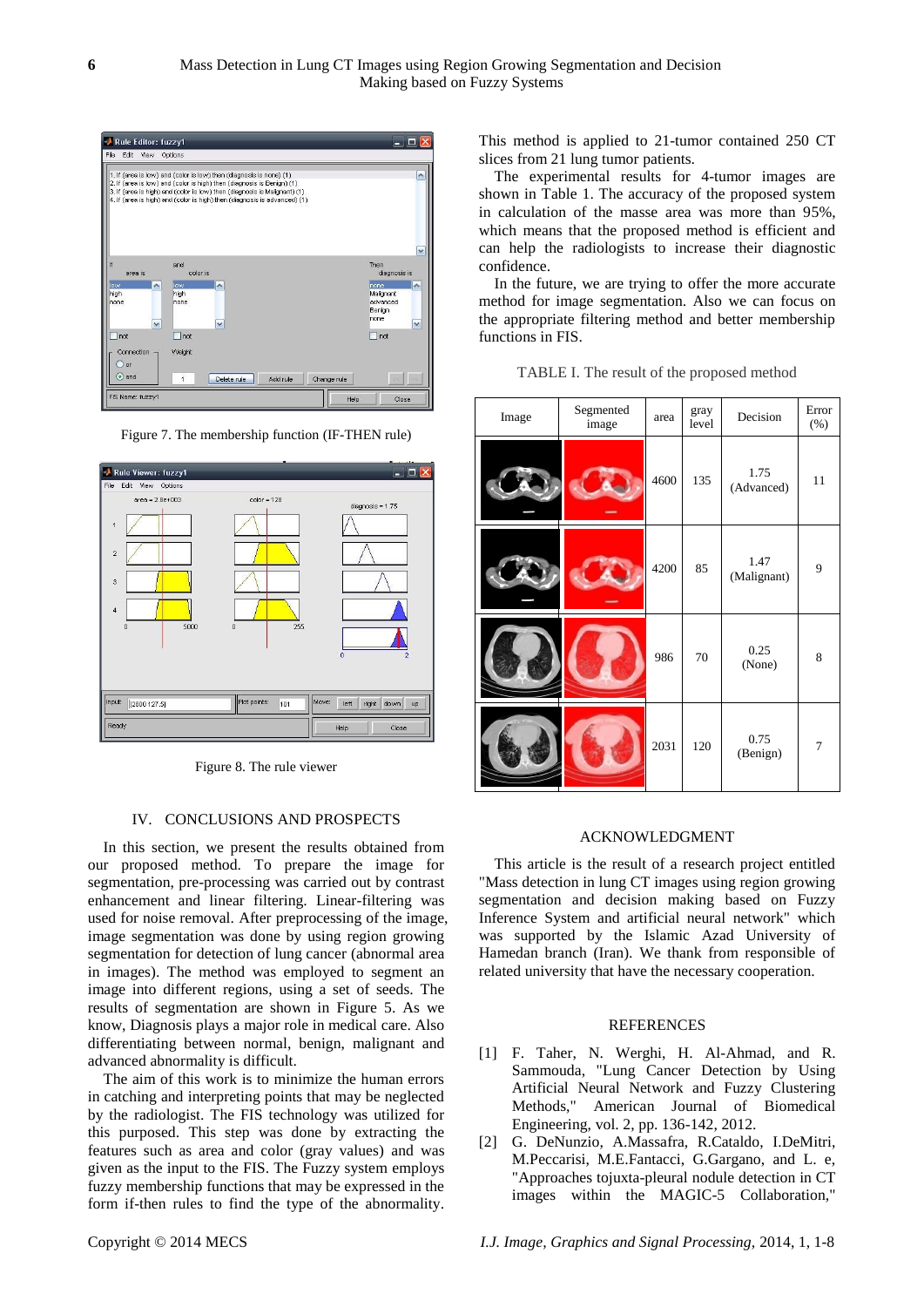Nuclear Instruments and Methods in Physics Research, pp. 5103-5105, 2011.

- <span id="page-6-0"></span>[3] X.-Y. Wang and J. M. Garibaldi, "Simulated Annealing Fuzzy Clustering in Cancer Diagnosis," Department of Computer Science & Information Technology, vol. 29, pp. 61–70, 2005.
- <span id="page-6-1"></span>[4] M. F and F. CHG, "Molecular Biology of Cancer.Springer-Verlag New York, Incorporated," 1997.
- [5] K. KW and V. B, "Genetic Basis of Human Cancer.McGraw-Hill," 2002
- [6] L. MS and S. GV, "Genetics of Cancer: Genes Associated With Cancer Invasion, Metastasis and Cell Proliferation. Academic Press , London.," 1997.
- [7] K. R and T. M, "Molecular Biology in Cancer Medicine.Pearson education, Harlow," 1999.
- <span id="page-6-2"></span>[8] S. E. Mahmoudi, A. Akhondi-Asl, R. Rahmani, S. Faghih-Roohi, V. Taimouri, A. Sabouri, and H. Soltanian-Zadeh, "Web-based interactive 2D/3D medical image processing and visualization software," computer methods and programs in biomedicine, vol. 9 8, pp. 172–182, 2010.
- <span id="page-6-3"></span>[9] T. Manikandan and N. Bharathi, "Lung Cancer Diagnosis from CT Images Using Fuzzy Inference System," Communications in Computer and Information Science vol. 250, pp. 642-647, 2011.
- <span id="page-6-4"></span>[10] J. Quintanilla-Dominguez, B. Ojeda-Magaña, M. G. Cortina-Januchs, R. Ruelas, A. Vega-Corona, and D. Andina, "Image segmentation by fuzzy and possibilistic clustering algorithms for the identification of microcalcifications," Sharif University of Technology Scientia Iranica, vol. 18, pp. 580–589, Received 21 July 2010; revised 26 October 2010; accepted 8 February 2011 2011.
- <span id="page-6-5"></span>[11] A. Klein, W. K. Renema, L. J. Oostveen, L. J. S. Kool, and C. H. Slump, "A segmentation method for stentgrafts in the abdominal aorta from ECGgated CTA data," Proceedings of SPIE, p. 69160R, 2008.
- <span id="page-6-7"></span>[12] J. N. Kaftan, H. Tek, T. Aach, J. P. W. Pluim, and B. M. Dawant, "A two-stage approach for fully automatic segmentation of venous vascular structures in liver CT images," Proceedings of SPIE, p. 725911, 2009.
- [13] M. Freiman, L. Joskowicz, J. Sosna, M. I. Miga, and K. H. Wong, "A variational method for vessels segmentation: algorithm and application to liver vessels visualization," Proceedings of SPIE, p. 72610H, 2009.
- [14] A. Manduca, J. G. Fletcher, R. J. Wentz, R. C. Shields, T. J. Vrtiska, H. Siddiki, T. H. Nielson, X.P., and A. V. Clough, "Reproducibility of aortic pulsatility measurements from ECG-gated abdominal CTA in patients with abdominal aortic aneurysms," Proceedings of SPIE, p. 72620L, 2009.
- [15] S. Worz, W. J. Godinez, K. Rohr, J. P. W. Pluim, and B. M. Dawant, "Segmentation of 3D tubular structures based on 3D intensity models and

particle filter tracking," Proceedings of SPIE, p. 72591P, 2009.

- <span id="page-6-8"></span>[16] A. F. Frangi, W. J. Niessen, K. L. Vincken, and M. A. Viergever, "Multiscale vessel enhancement filtering," Lect. Notes Comput. Sci, vol. 1496, pp. 130-137, 1998.
- <span id="page-6-9"></span><span id="page-6-6"></span>[17] C. Jacobs, C. I. S ánchez, S. C. Saur, T. Twellmann, P. A. de Jong, and B. van Ginneken, "Computeraided detection of ground glass nodules in thoracic CT images using shape, intensity and context features.," Medical image computing and computerassisted intervention: MICCAI ... International Conference on Medical Image Computing and Computer-Assisted Intervention, vol. 14, pp. 207- 214, 2011.
- <span id="page-6-10"></span>[18] A. Retico, P. Delogu, M. E. Fantacci, I. Gori, and A. Preite Martinez, "Lung nodule detection in lowdose and thin-slice computed tomography," Computers in Biology and Medicine vol. 38, pp. 525-534, 2008.
- <span id="page-6-11"></span>[19] Aristofanes, c.silva, p. cezar, p.carvalho, and m. gattass, "Analysis of spatial variability using geostatistical functions for diagnosis of lung nodule in computerized tomography images," Springer-Verlag London Limited 2004-short paper, pp. 227- 234, 2004.
- <span id="page-6-12"></span>[20] K. Kanazawa, Y. Kawata, H. S. N. Niki, H. Ohmatsu, R. Kakinuma, M. Kaneko, K. Eguchi, and N. Moriyama, "Computer-aided diagnostic system for pulmonary nodules using helical CT images," Medical Image Computing and Computer-Assisted Interventation — MICCAI'98, vol. 1496, pp. 449-456, 1998.
- <span id="page-6-13"></span>[21] S. A. Kumar, Dr.J.Ramesh, Dr.P.T.Vanathi, and Dr.K.Gunavathi, "ROBUST AND AUTOMATED LUNG NODULE DIAGNOSIS FROM CT IMAGES BASED ON FUZZY SYSTEMS," IEEE, pp. 1-6, 2011.
- <span id="page-6-14"></span>[22] J. SCHNEIDER, N. BITTERLICH, N. KOTSCHY-LANG, W. RAAB, and H.-J. WOITOWITZ, "A Fuzzy-classifier Using a Marker Panel for the Detection of Lung Cancers in Asbestosis Patients," ANTICANCER RESEARCH, vol. 27, pp. 1869- 1878, 2007.
- <span id="page-6-15"></span>[23] J. G. Moreno-Torres, X. Llor à D. E. Goldberg, and R. Bhargava, "Repairing fractures between data using genetic programming-based feature extraction: A case study in cancer diagnosis," Contents lists available at ScienceDirect Information Sciences, pp. 1-19, 2010.
- <span id="page-6-16"></span>[24] B. S. Morse, Lecture 18: Segmentation (Region Based), 1998-2000.
- <span id="page-6-17"></span>[25] E. Al-Daoud, "Cancer Diagnosis Using Modified Fuzzy Network," presented at the Universal Journal of Computer Science and Engineering Technology, 2010.
- <span id="page-6-18"></span>[26] A. Keles, A. Keles, and U. u. Yavuz, "Expert system based on neuro-fuzzy rules for diagnosis breast cancer," Contents lists available at